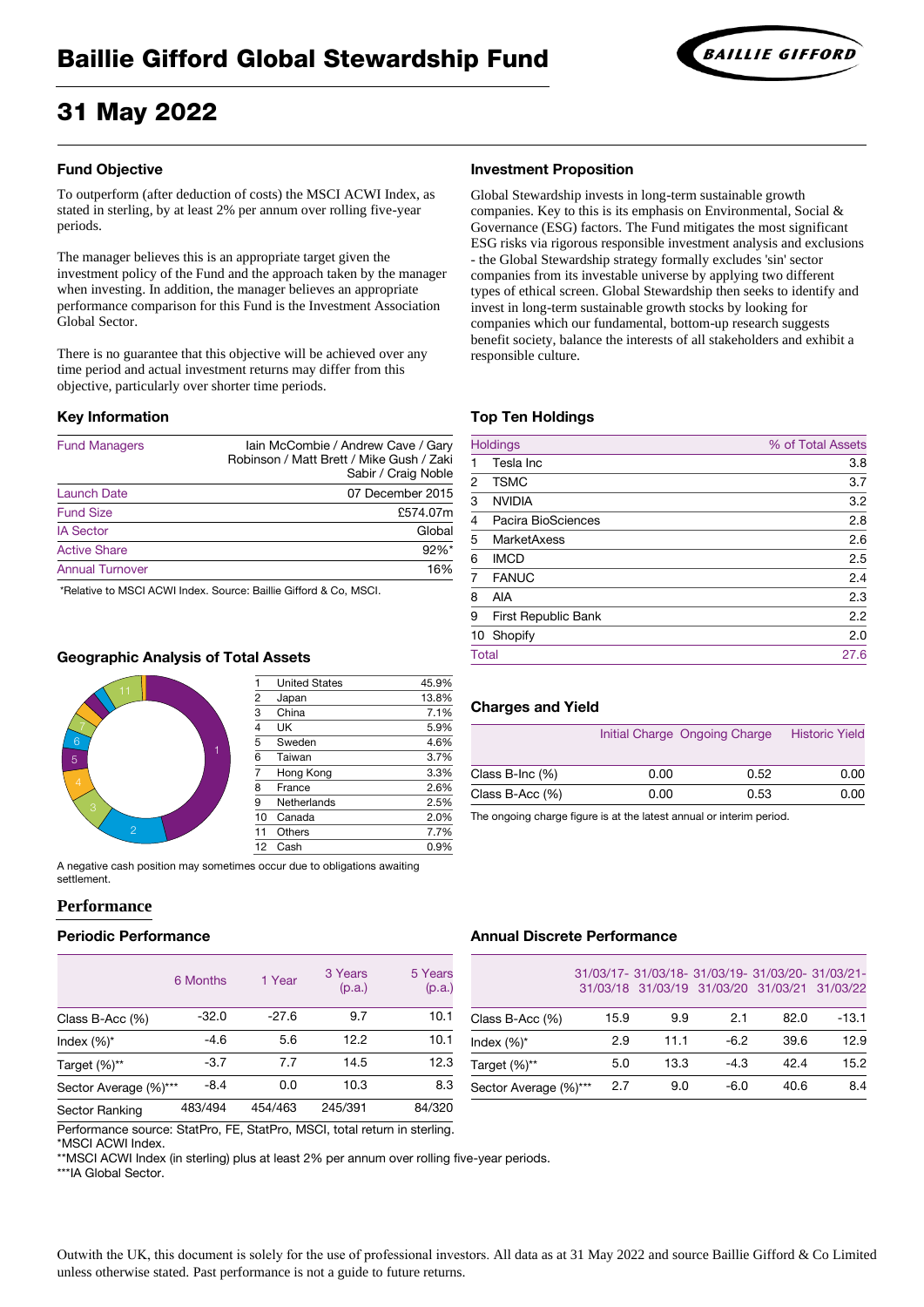# **Additional Fund Information**

The Fund is a sub-fund of the Baillie Gifford Investment Funds II ICVC (Investment Company with Variable Capital) which is an umbrella Open-Ended Investment Company. Its Authorised Corporate Director ('ACD') is Baillie Gifford & Co Limited.

The yields quoted are historic yields based on distributions paid by the Fund in the previous 12 months as a percentage of the mid-market share price, as at the date shown. Investors may be subject to tax on their distributions. The disruption caused by the Coronavirus to global economies, markets and companies could reduce the distributions paid by the Fund in the future.

The ongoing charge figure may vary from year to year and will exclude the costs of buying and selling assets for the Fund (unless these assets are shares of another fund). Further explanation of all the charges and costs relating to this Fund can be found in the Enhanced Disclosure of Fund Charges and Costs document which is available through our website[, bailliegifford.com.](http://www.bailliegifford.com/)

Active Share is a measure of how actively managed a Fund is and is calculated by taking 100 minus the % of the Fund that overlaps with the comparative index. An active share of 100 indicates no overlap with the comparative index and an active share of zero indicates a portfolio that tracks the comparative index. We have chosen to show Active Share against the MSCI ACWI Index.

Turnover is calculated by taking the smaller figure of either total purchases or total sales for the month and dividing it by an average market value. The Annual Turnover is then calculated as the sum of the monthly turnover figures for the 12 month period.

All figures are rounded, so any totaling may not sum.

#### **Further information**

Any comments expressed in this factsheet should not be taken as a recommendation or advice.

 **This factsheet does not provide you with all the facts that you need to make an informed decision about investing in the Fund. You need to read the associated Key Investor Information Document and Supplementary Information Document and decide whether to contact an authorised intermediary.**

This factsheet has been issued and approved by Baillie Gifford & Co Limited (Financial Services Register 119179), which is wholly owned by Baillie Gifford & Co (Financial Services Register 142597), both of which are authorised and regulated by the Financial Conduct Authority of 12 Endeavour Square, Stratford, London, E20 1JN. Baillie Gifford Overseas Limited is wholly owned by Baillie Gifford & Co. Baillie Gifford Overseas Limited provides investment management and advisory services to non-UK clients. Both are authorised and regulated by the Financial Conduct Authority.

# **Target Market**

This Fund is suitable for all investors seeking a Fund that aims to deliver capital growth over a long-term investment horizon with a focus on investing in companies which demonstrate good stewardship and with consideration of the promotion of environmental, social and governance (ESG) characteristics.The investor should be prepared to bear losses. This Fund is compatible for mass market distribution. This Fund may not be suitable for investors who are investing for less than five years and are concerned about short-term volatility and performance. In addition, the Fund may not be suitable for investors seeking a regular source of income. This Fund does not offer capital protection.

# **Risk Warnings**

Investment markets can go down as well as up and market conditions can change rapidly. The value of an investment in the Fund, and any income from it, can fall as well as rise and investors may not get back the amount invested.

The specific risks associated with the Fund include:

- Custody of assets, particularly in emerging markets, involves a risk of loss if a custodian becomes insolvent or breaches duties of care.
- The Fund invests in emerging markets where difficulties in dealing, settlement and custody could arise, resulting in a negative impact on the value of your investment.
- The Fund has exposure to foreign currencies and changes in the rates of exchange will cause the value of any investment, and income from it, to fall as well as rise and you may not get back the amount invested.
- The Fund's share price can be volatile due to movements in the prices of the underlying holdings and the basis on which the Fund is priced.
- The Fund invests according to responsible investment criteria and with reference to the ten principles of the United Nations Global Compact for business. This means the Fund will not invest in certain sectors and companies and, therefore, the universe of available investments will be more limited than other funds that do not apply such criteria/ exclusions. The Fund therefore may have different returns than a fund which has no such restrictions.

Further details of the risks associated with investing in the Fund can be found in the Key Investor Information Document or the Prospectus, copies of which are available at bailliegifford.com.

#### **Contact Us**

For further information about the Fund or Baillie Gifford's range of OEICs, please contact us at the below address, call our Client Relations Team on 0800 917 2113 or 0131 275 3499 (your call may be recorded for training or monitoring purposes), visit our website at bailliegifford.com or emai[l crtallenquiries@bailliegifford.com.](mailto:crtallenquiries@bailliegifford.com)

#### **Legal Notices**

Source: MSCI. MSCI makes no express or implied warranties or representations and shall have no liability whatsoever with respect to any MSCI data contained herein. The MSCI data may not be further redistributed or used as a basis for other indexes or any securities or financial products. This report is not approved, endorsed, reviewed or produced by MSCI. None of the MSCI data is intended to constitute investment advice or a recommendation to make (or refrain from making) any kind of investment decision and may not be relied on as such.